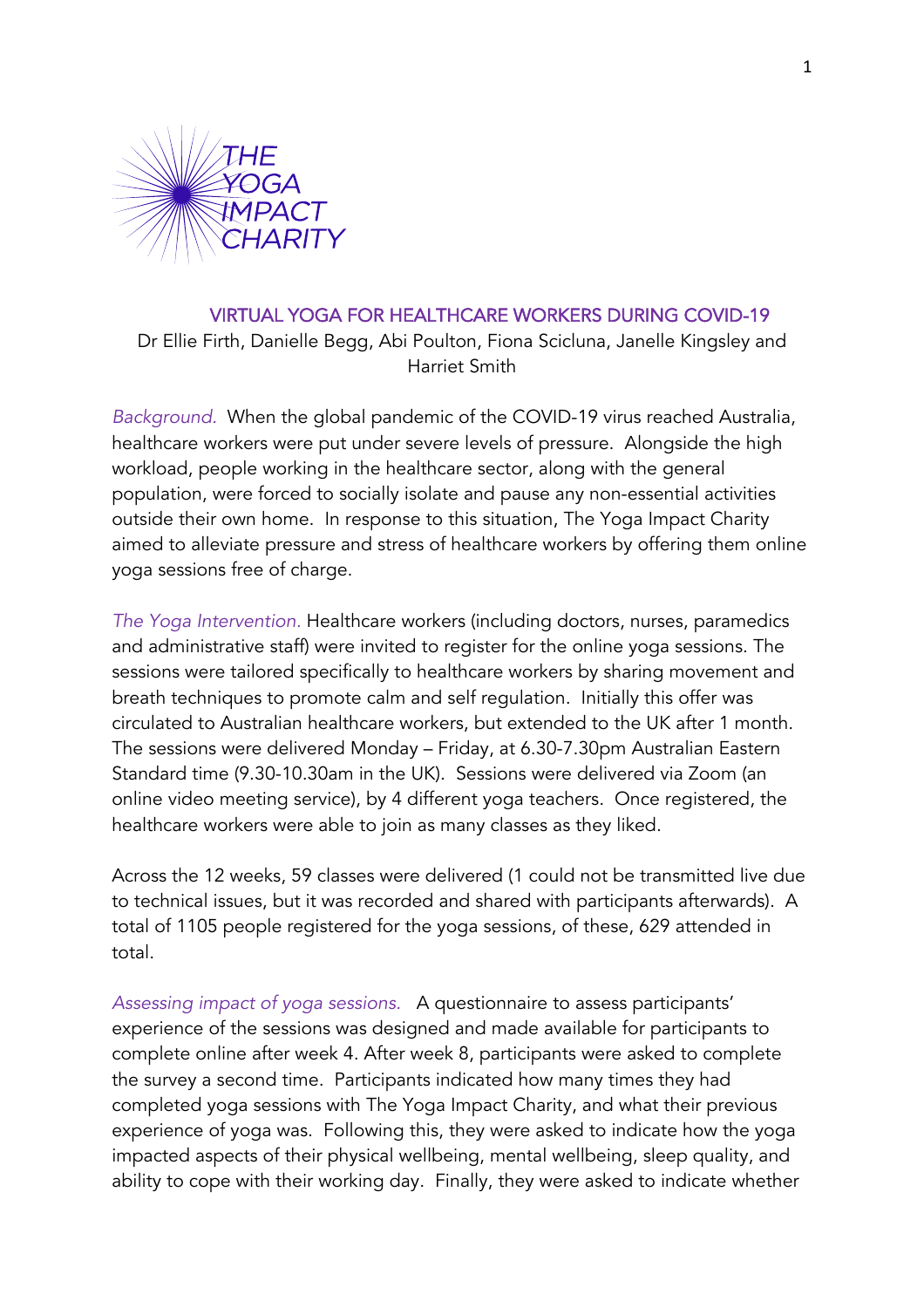or not they had enjoyed the session. The opportunity to provide comments was given throughout. The questionnaire took 5-10 minutes to complete.

*Participants.* A total of 57 individuals completed the survey once, with 9 of these repeating the survey a second time. All participants were over 18 years of age.

#### Results

### *First time completing the survey.*

Of the 57 participants that completed the survey once, 12 had never practiced yoga before, 24 had practiced previously, but not in the last 12 months, 11 had practiced once a week, 5 twice a week, 5 three or more times a week. The number of online sessions they had completed with TYIC ranged from 1 – 15, with an average of 3.3 sessions.

*Mental and Physical Wellbeing.* Table 1 presents a summary of responses to each of the questions assessing mental and physical wellbeing, with a selection of comments provided. Participants were asked to think about the last time they practiced if they had not just completed a yoga session).

|                                                                                                         | Positive                  | <b>No</b>                        | <b>Negative</b>          | Selection of comments                                                                                                                                                                                        |
|---------------------------------------------------------------------------------------------------------|---------------------------|----------------------------------|--------------------------|--------------------------------------------------------------------------------------------------------------------------------------------------------------------------------------------------------------|
|                                                                                                         | response                  | difference                       | response                 |                                                                                                                                                                                                              |
| Compared to<br>before your yoga<br>practice, how<br><b>PHYSICALLY</b><br>RELAXED do you<br>feel now?    | More<br>relaxed:<br>96.5% | <b>No</b><br>difference<br>3.5%  | Less<br>relaxed:<br>0.0% | 'Adding in self care is essential<br>at the moment. This is my time<br>to do that'<br>'I feel absolute bliss after every<br>virtual session!!'                                                               |
| Compared to<br>before your yoga<br>practice, how<br>SUPPLE do you<br>feel now?                          | More<br>supple:<br>89.5%  | Nο<br>difference<br>10.5%        | Less<br>supple:<br>0.0%  | 'I always notice the difference<br>through my back, shoulders<br>and neck.'<br>'I have noticed improved<br>flexibility and movement just<br>over the past 5 sessions with<br>you!'                           |
| Compared to<br>before your yoga<br>practice, how<br>much PHYSICAL<br><b>TENSION</b> do you<br>feel now? | Less<br>tension:<br>83.6% | <b>No</b><br>difference<br>13.1% | More<br>tension:<br>3.3% | 'I find meditation at the end of<br>the session very helpful.'<br>'Practising this is very helpful to<br>ease my tense (sic) which is<br>unavoidable in my job.'<br>'Very relaxed and in a state of<br>calm' |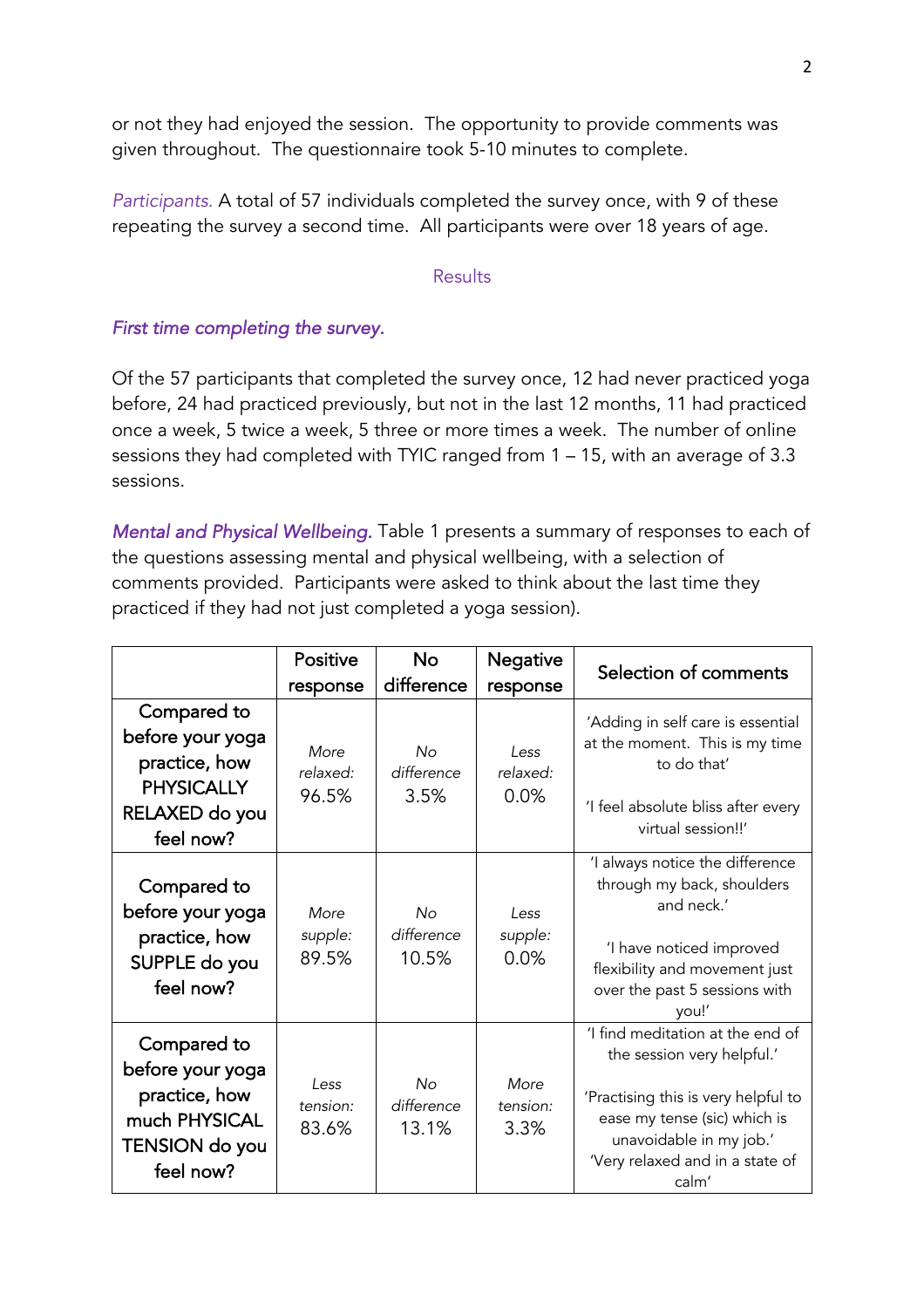| Compared to      |                   |                   |            |                                |
|------------------|-------------------|-------------------|------------|--------------------------------|
| before your yoga |                   |                   | More       | 'It really improves my stress  |
| practice, how    | Less<br>stressed: | No.<br>difference | stressed:  | levels'                        |
| <b>MENTALLY</b>  | 86.0%             | 13.1%             | 0.0%       | 'It seems to dissolve your     |
| STRESSED do      |                   |                   |            | worries and stresses'          |
| you feel now?    |                   |                   |            |                                |
| Compared to      |                   |                   |            |                                |
| before your yoga |                   |                   |            |                                |
| practice, how    | More calm:        | No.               | Less calm: |                                |
| CALM in your     | 93.0%             | difference        | 0.0%       | 'and feeling more hopeful too' |
| mind do you feel |                   | 7.0%              |            |                                |
| now?             |                   |                   |            |                                |
|                  |                   |                   |            |                                |

*Effect on musculoskeletal pain.* 46.7% of participants reported that they were suffering from some form of pre-existing musculoskeletal pain. Of these, 53.7% reported that the joint / muscle pain felt better after the yoga session than before and 43.9% said there was no difference. One person said the joint / muscle pain felt worse after the session; this individual provided the following comment: 'I had a break of about 3 months of no yoga, and my muscles have gotten tighter in that time. When I started Yoga Impact Charity, my muscles were sore as not used to being used. I am taking things easier now as getting back into it as I know long term that it will help me feel better.'

*Quality of sleep*. 53.5% of participants reported that the yoga practice had an impact on their sleep. Comments included: 'centres you before bed making it easier to relax', 'Generally sleep better if I have done yoga'. 10.3% believed there was no impact on their sleep, and 36.2% were unsure. Comments from these participants indicated that either there were no issues with their sleep before yoga ('I've not had difficulties sleeping in the past'), or that they felt it likely that benefits may emerge with ongoing practice ('Difficult to tell due to limited practice and shift work but given the effect on my stress level and relaxation state I'm confident it will improve my sleep'; 'If I practiced more regularly it probably would help me sleep').

*Ability to cope at work.* 70.7% of participants reported that practicing yoga had an impact on their ability to cope at work. Comments included 'When I make some quiet time to nurture myself I cope with everything better', 'I can sometimes take the relaxation/calm from the mat into challenging situations'. 3.5% believed there was no impact, and 25.9% were unsure.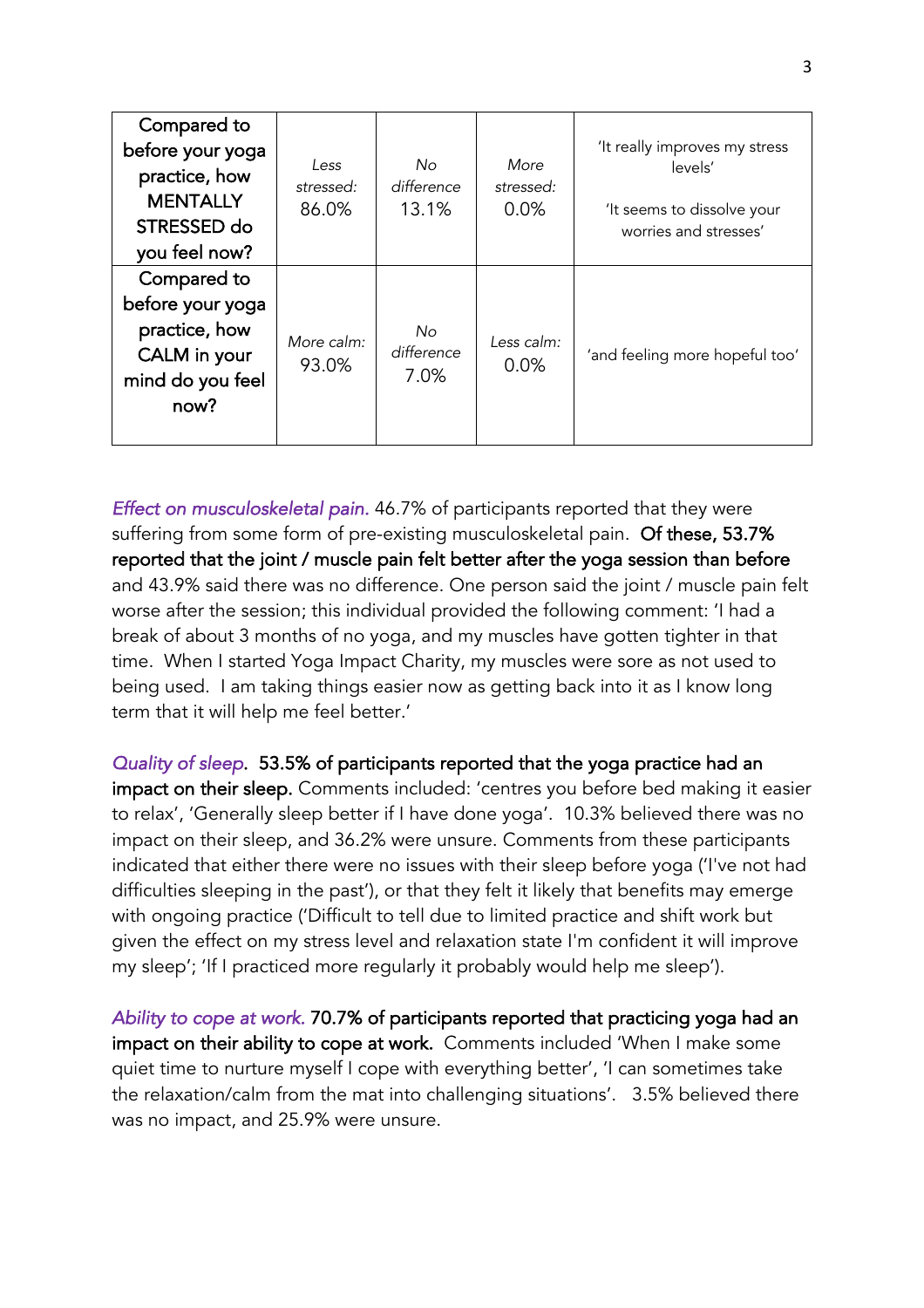*Enjoyment of the yoga sessions.* 98.2% of participants reported that they enjoyed the sessions, and only 1 person reported that they were unsure. A full summary of comments from this question is provided at the end of this Impact Report, but in summary, they expressed overwhelming enjoyment, gratitude and appreciation.

## *Second time completing the survey.*

Eleven people completed the survey again. The average number of yoga sessions these people had completed was 12.5 (ranging from 3 – 36). All 11 of them reported feeling more physically relaxed; 9 of 11 reported feeling more supple (2 said no difference); all 11 reported feeling less stressed and more calm. 8 of the 11 participants reported sleeping better (3 said they were unsure). The overwhelming outcome of the second time responders was with regards to impact on working day, with all 11 reporting that they thought yoga had a positive impact. The following comments were provided in response to this question:

- 'Knowing I have found an activity like yoga to fall back on and calm myself, it is already stress relieving.'
- 'something to look forward to for myself each day'
- '100%'
- 'I have been ending my days well and that has given me the rest and relaxation needed to keep going back to days that are longer and harder than usual.'
- 'I FEEL REFRESHED'
- 'Trying to be less reactive'

## Conclusions and future directions.

The vast majority of participants in the healthcare workers yoga program reported improvements in their own physical and mental health and wellbeing after practicing yoga. When working in a high-pressured healthcare setting, where burnout and stress are common, it is essential to take care of health and wellbeing so that staff members can continue to offer high-quality and much needed care to the rest of the population. Many participants commented on the fact that they would not have prioritised their own self-care, had these sessions not been made available to them.

Approximately half the participants also reported improvements in pre-existing musculoskeletal pains, and quality of sleep. Reducing pain from injury or illness, and promoting healthy sleep, are both essential factors for improving a person's quality of life. These specific avenues of potential benefits warrant further research, as it is not clear why half the participants reported benefits, but the remainder did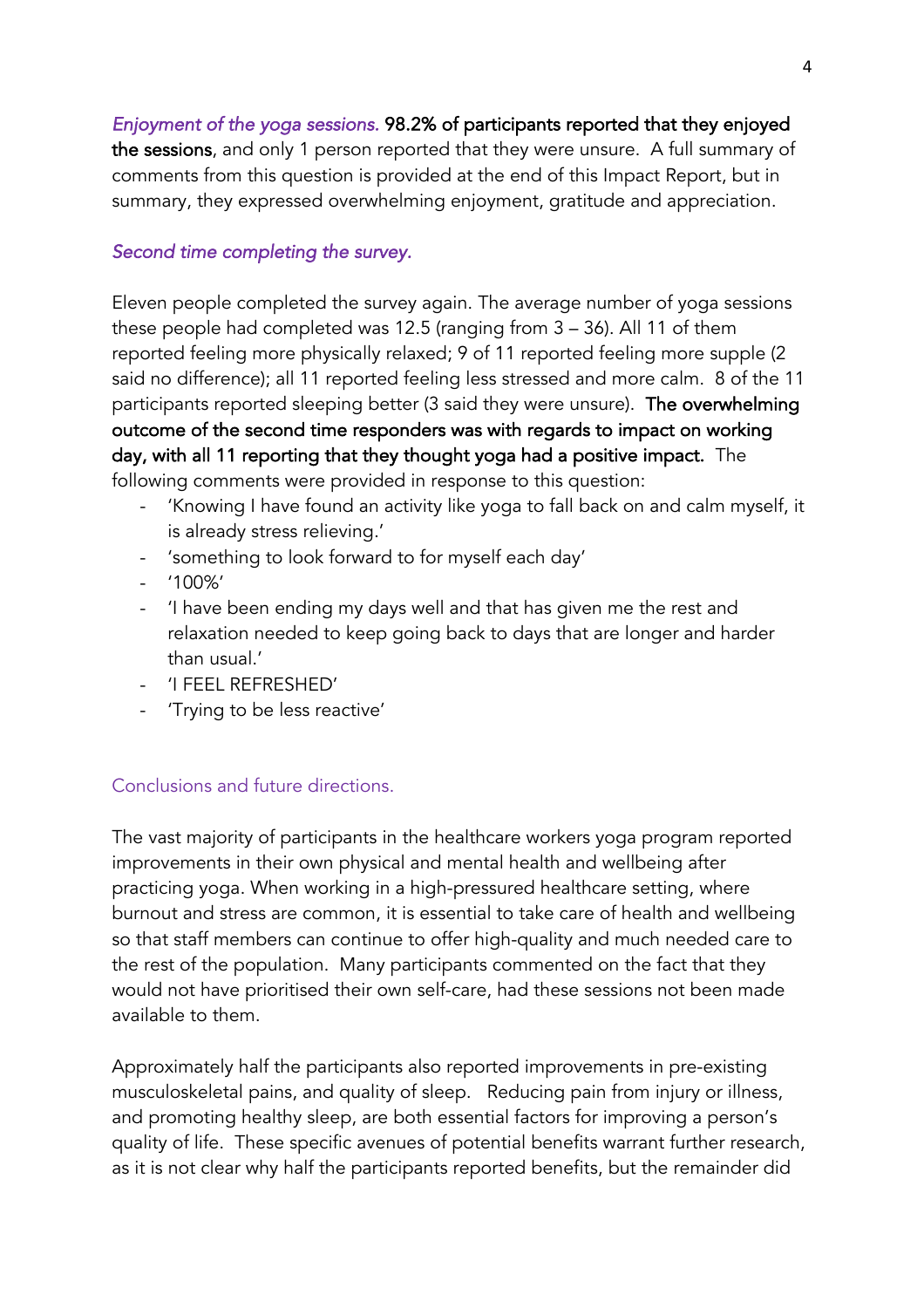not. Different people will certainly respond to yoga in different ways, so understanding what is particularly beneficial for certain outcomes – such as better sleep – is important to understand.

When the healthcare workers responded for a second time, the most remarkable result was that every participant felt that practicing yoga had a positive impact on their working day. It is likely that the people that responded for a second time were the more regular practitioners, and that when yoga is incorporated into a daily or weekly routine, the benefits that are experienced in the context of a yoga session can be extended to life outside of the yoga session. This warrants further research to establish what components of the yoga practice (e.g. the physical postures, the breath work, or perhaps simply taking part in a healthy group activity) are associated with developing skills to maintain a sense of calm and wellbeing in daily life.

Finally, it is important to acknowledge the straightforward outcome that virtually all of the participants thoroughly enjoyed their yoga sessions (see appendices for quotes). At a time when stress is running high and pressure on healthcare workers is at a peak, it is so important to encourage these hard-working people to take timeout, connect with others, and do something enjoyable. These yoga sessions offered just that – an hour of relaxation and time for themselves.

Acknowledgements:

Thank you to the Vasudhara Foundation for supporting the 12 Week Yoga Program for Healthcare Workers during COVID-19

Contributors:

Report compiled by Dr Ellie Firth Research and intervention devised by Danielle Begg Yoga interventions led by Danielle Begg, Abi Poulton, Fiona Scicluna, Janelle Kingsley and Harriet Smith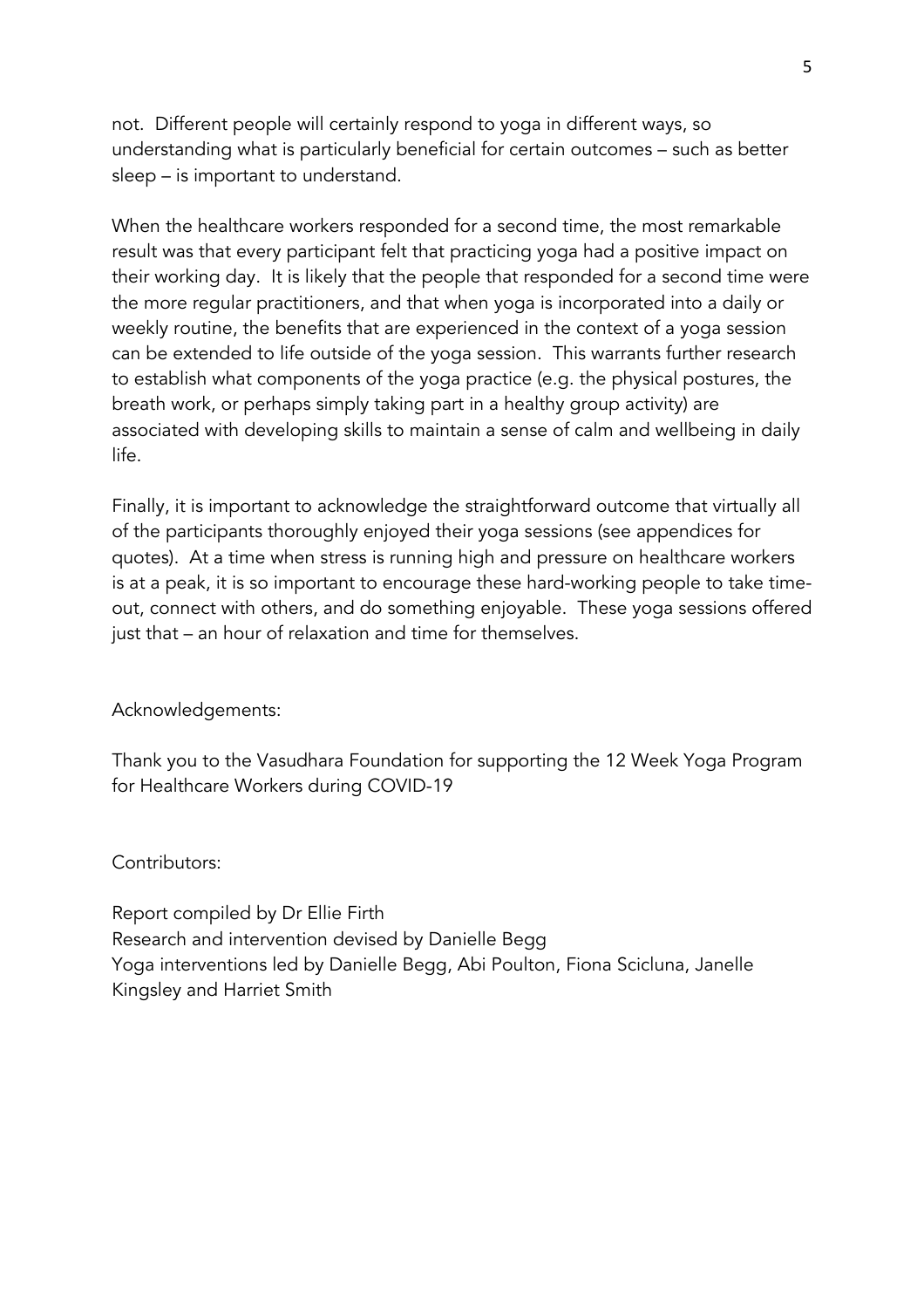### *Appendices.*

Full list of Comments provided at the end of the survey:

- Thankyou. What a fantastic idea, it's so good to connect with people live
- Loved it. Loved knowing that I'm practicing w fellow health care providers feeling similar exhaustion levels
- I am a final year medical student at the University of Adelaide. I hope its ok that I've joined this program - and would think many of my colleagues would enjoy and benefit from the yoga if you're happy for me to recommend! 2020 has been a very chaotic, stressful year for us - huge changes to our placements/assessments etc (sadly meaning less holidays). We work long hours at the hospitals and of course don't get paid. We received job offers for next year today so its recently become very real. Thank you for providing such a nice service.
- A great big thanks for providing light in the darkness, Namaste :)
- Thank you it was great!
- I have absolutely love them!! I look forward to this time of day.
- love them
- Thank you for providing an excellent resource to health care workers! Much appreciated.
- really good
- Always feel much better after a class
- I tried yoga years ago & hated it. I am so glad I retried yoga last year as I now love it & am getting a lot of benefit. Especially though the pandemic. I do think providing options for postures is good, so those stiff people (like me) don't injure themselves & get turned off.
- I would like to do more yoga, I have been trying some youtube yoga sessions
- All good
- Was A wonderful class, really like the fact you can play your own music and still follow along
- Love that you're looking out for the health care workers
- Yes I was only ever able to attend one session because unfortunately the timing did not work for me, as it was right over dinner time and when I would be cooking dinner. I would love to be able to attend and in future if it was at a different time not over dinner I would come!
- Thanks so much- its a wonderful initiative
- This is such a beautiful gift that you are offering during this time. I'd love it to continue
- Just want to say thank you so much. Very grateful for this generous and beautiful offering
- I really enjoy the education part as well, tonight was about resilience and I will try to carry the information forward into my daily life.
- Thank you so much for your generosity and support for running these sessions. Really appreciate it.
- the yoga sessions have been great i would have done more except that time has been tricky to attend due to work and home commitments, 730pm start would suit better however, i am extremely grateful for the opportunity to attend the sessions for free.
- It's great to be able to access classes in this difficult time
- Hosts of the classes appear kind and welcoming, instructions have been clear and multiple options for poses/movements of benifit. It's been a fantastic introduction to Yoga classes for me and I would love to continue.
- Really appreciate the great work you're all doing, thanks!
- Thanks so much for this lovely gift. It is so appreciated :)